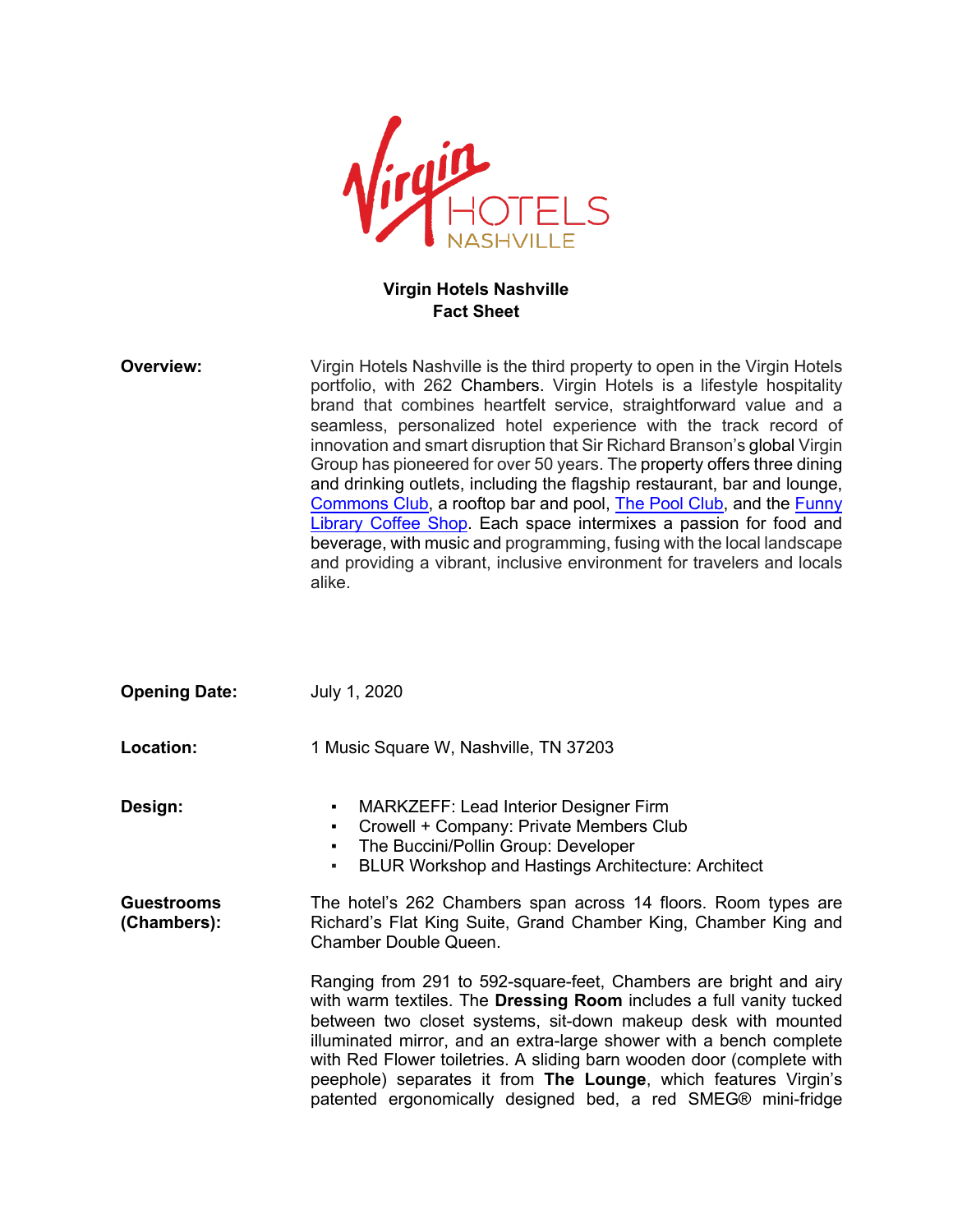stocked with street-priced snacks. High Definition TV, a yoga mat, pedestal table and a cozy built-in window seating offers views of the Nashville skyline and Music Row. All Chambers feature custom lighting on sensors that automatically illuminate when guests move and ample outlets for smartphones and other electronic devices.

**Services/Amenities:** Guests are afforded access to amenities including, but not limited to:

- The Know: The brand's preferences and loyalty program is all about a 'membership without dues' experience. By simply signing up, guests are granted access to room upgrades, member rate discounts, special event and dining offers, and a complimentary daily cocktail hour aptly called the *Spirit Hour* in Commons Club all when booking directly with Virgin Hotels. The Know allows guests to personalize their stays with anything their heart's desire - from a perfectly stocked mini-fridge to just the right pillow.
	- *Minibars stocked at street prices:* Each hotel room has a fully stocked SMEG® retro mini fridge featuring drinks, healthy snacks and local noshes available for guests to enjoy.
	- *One-of-a-kind beds:* All chambers have the brand's customdesigned and patented bed that features an ergonomically designed headboard and footboard.
	- Pet friendly: Pets stay for free with no size or breed restrictions. Virgin Hotels offers "Pet-Menities" including dog beds, food and water dishes and a Virgin Hotels bandana.
	- Virgin Hotels App, Lucy: Know Members can use the customized app called Lucy to, order room service, and customize their hotel experience as a whole. Ask for anything; extra pillows, laundry pick-ups, turndown service or valet; Lucy gives guests the ability to control lighting and temperature in the room as well as access Apple Music playlist or enjoy a workout powered by Fitbod; mobile key functionality and chamber selection are available for members of The Know.
	- Fitness Center: A 24/7 gym and fitness center with internetequipped Technogym cardio machines located on the second floor.

**Dining:** The hotel offers guests three dining and drinking options including, the brand's flagship restaurant, bar and lounge, Commons Club, Funny Library Coffee Shop and The Pool Club rooftop and bar.

> Located on the ground floor of the hotel, **Commons Club** delivers a one-of-a-kind experience with delicious food from celebrated Executive Chef Ryan Lachaine, thoughtfully crafted cocktails and live entertainment in a vibrant atmosphere.

> Serving as the social epicenter of Virgin Hotels Nashville, Commons Club offers three distinct spaces for guests to explore including **The Bar**, the beautifully designed centerpiece anchoring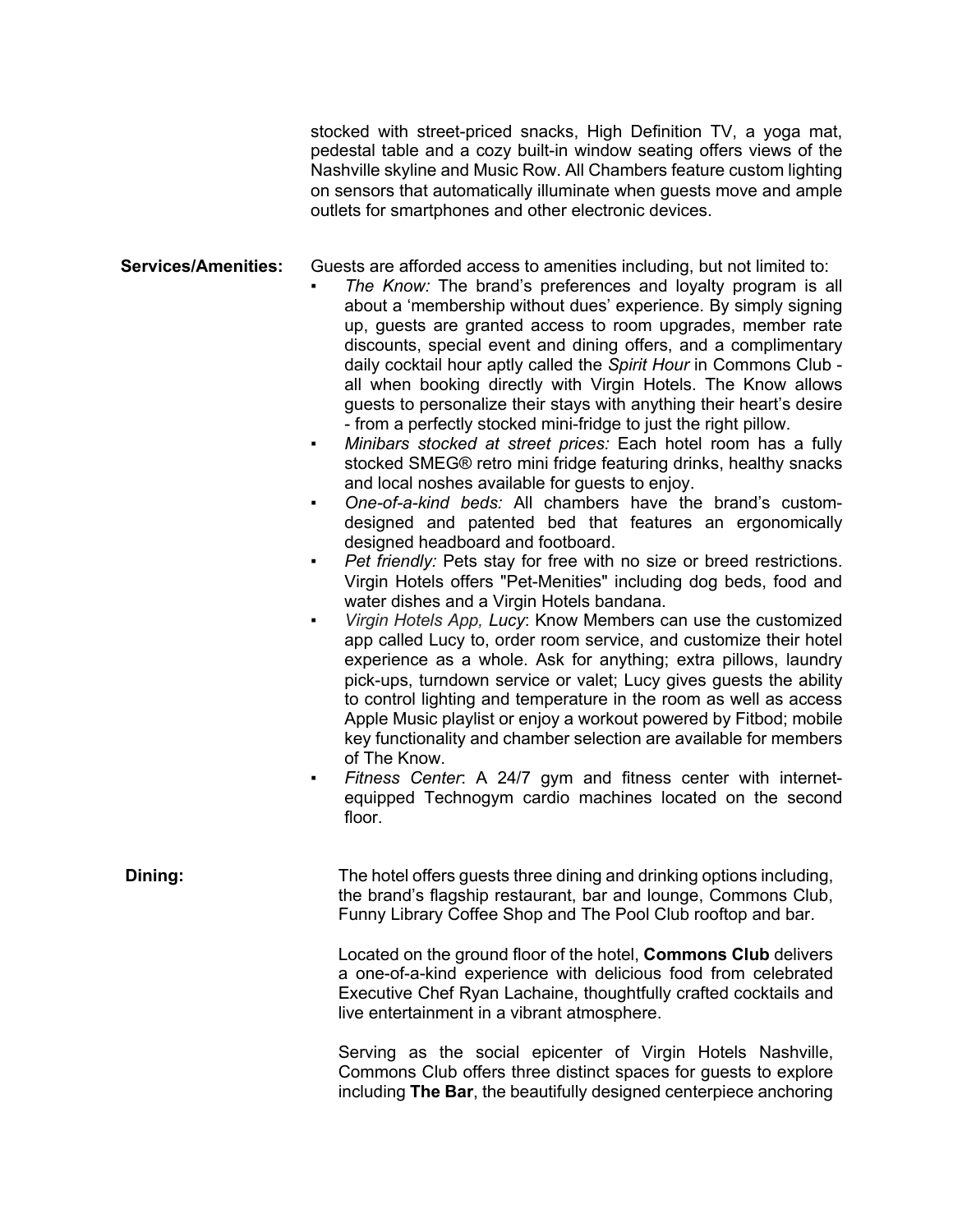the space, **The Shag Room**, an intimate hangout tucked away for small groups and **The Kitchen**, an open style kitchen concept and dining room.

Commons Club features curated breakfast, lunch and dinner menus crafted by chef Lachaine featuring dishes infused with bold flavors and seasonal ingredients. The menu includes handcrafted cocktails with an emphasis on well executed, spirit-forward classics, a selection of wines by the glass and bottle and a variety of local craft beers. To round out the lively dining and drinking experience, Commons Club offers a variety of daily specials, DJ residencies and boozy brunch on Saturday and Sunday.

The Shag Room, Commons Club's swanky semi-private space, is also open for guests to relax or enjoy an evening nightcap.

Located on the ground floor, **Funny Library Coffee Shop** serves coffee by **La Colombe,** tea by J'Enwey, Natalie's Cold Pressed Juice and a selection of beer, wine and bottled cocktails. Guests can enjoy a menu of grab and go items including pastries, snacks and sandwiches available for breakfast and lunch. The space also serves as a lounge and communal remote working space, housing an assortment of whimsical books, games and complimentary WiFi.

Set against a backdrop of scenic skyline views, **The Pool Club,**  the  $14<sup>th</sup>$  floor rooftop bar and pool combines multiple indoor and outdoor thoughtfully designed spaces ready for friends to lounge, play and splash. Locals and travelers can sip refreshing cocktails and enjoy a variety of small bites as local DJs keep the playground lively, spinning the latest tracks. Loungers and daybeds at the adjacent pool are complimentary for hotel guests.

For the ultimate always-cool vibes with incredible city view, The Pool Club is a go-to spot to hang out and bask in the sun, watch the sunset and listen to chilled beats at night.

With approximately 9,000 square feet of dedicated meeting space and more than 15,000 square feet of flexible use space, Virgin Hotels Nashville serves as a premier destination for any group or special occasion to come hit a high note in Music City. Highlights include:

- **The Great Room** | 4,000 Square Feet
- **The Manor** | 2,556 Square Feet
- **Maybelle** | 1,760 Square Feet
- **Shag Room** | 485 Square Feet
- **The Pool Club** | 7,187 Square Feet  $+$  1,347 Square Feet

## **Meeting & Event Spaces**